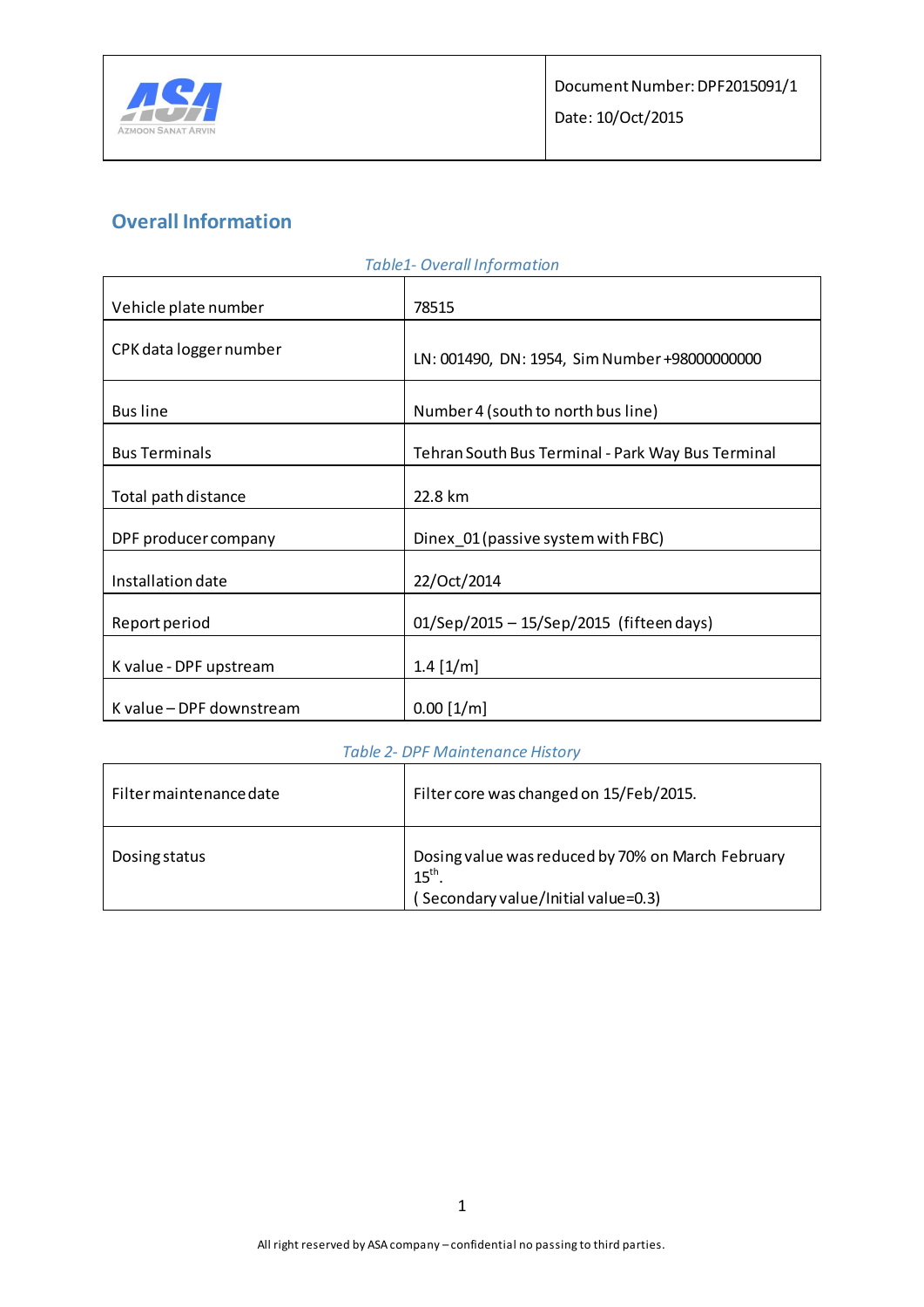

| Bus mileage (from DPF installation date)            | 47923 km            |
|-----------------------------------------------------|---------------------|
|                                                     |                     |
| Bus mileage over the period                         | 1876 km             |
|                                                     |                     |
| Working days over the period                        | 11 days             |
|                                                     |                     |
| Stop days                                           | 4 days              |
|                                                     |                     |
| Data logger working days                            | 11 days             |
|                                                     |                     |
| Working hours over the period                       | 144 hours 1 minutes |
|                                                     |                     |
| Average working hours per day (including stop days) | 9 hours 35 minutes  |
|                                                     |                     |
| Bus average speed                                   | 13.03 km/hr         |
|                                                     |                     |
| idle speed time to all working time ration          | 51.39 %             |
| Total Bus fuel consumption over the period          | 1234 lit            |
|                                                     |                     |
| Fuel consumption per hour                           | 8.57 lit/hr         |
|                                                     |                     |
| Average fuel consumption                            | 0.66 lit/km         |
|                                                     |                     |
| Total Bus additive consumption over the period      | 0.330 lit           |
|                                                     |                     |
| Average additive consumption                        | 176 cc/km           |
|                                                     | 267 cc per 1000 lit |
| Additive consumption to fuel ration                 | (continuous dosing) |

### *Table 3- Fuel and Additive Consumption Information*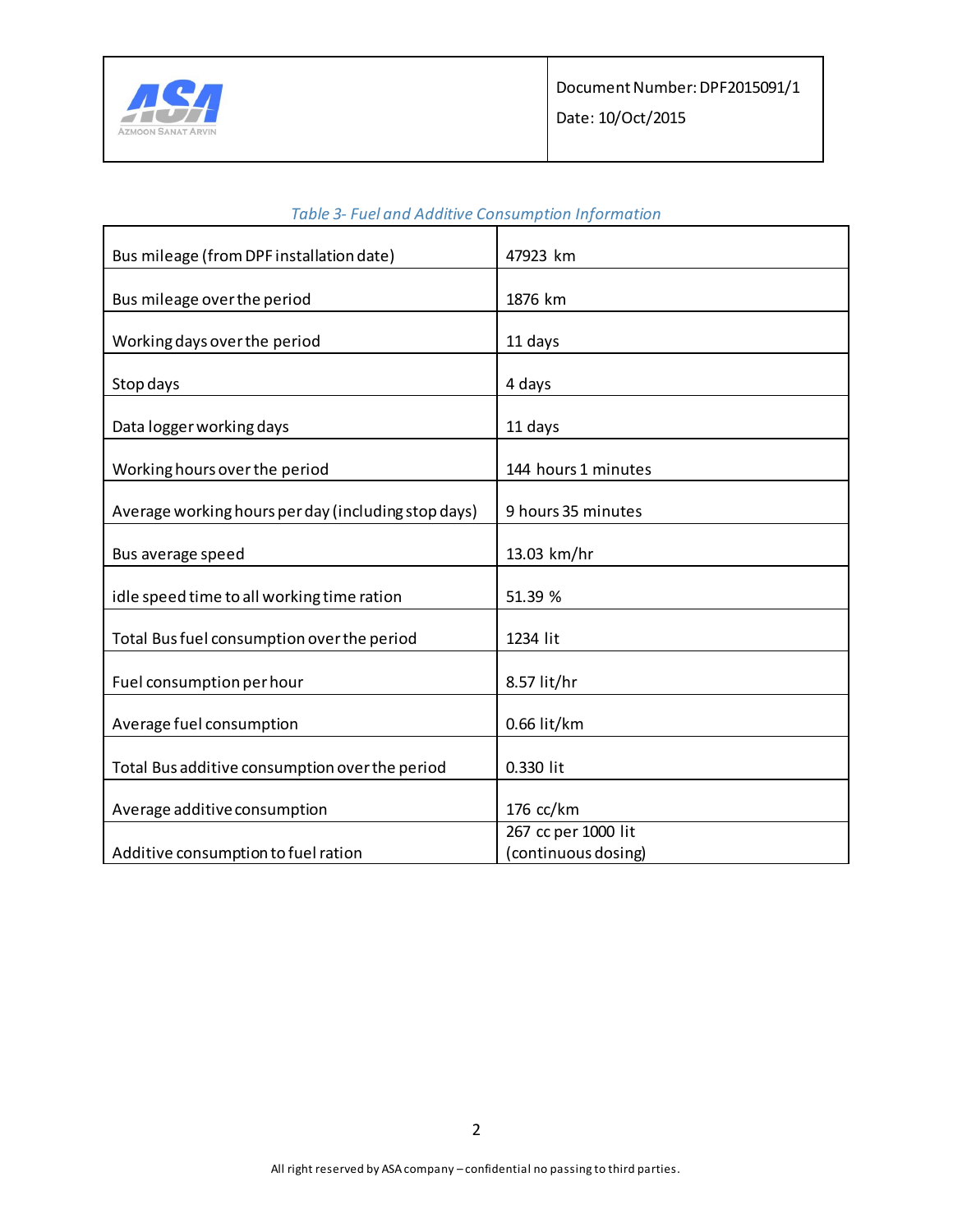



## **Temperature, Pressure and Engine Speed Overview**

*Figure 1- Pressure distribution over the working hours*



*Figure 2-Temperature distribution over the working hours*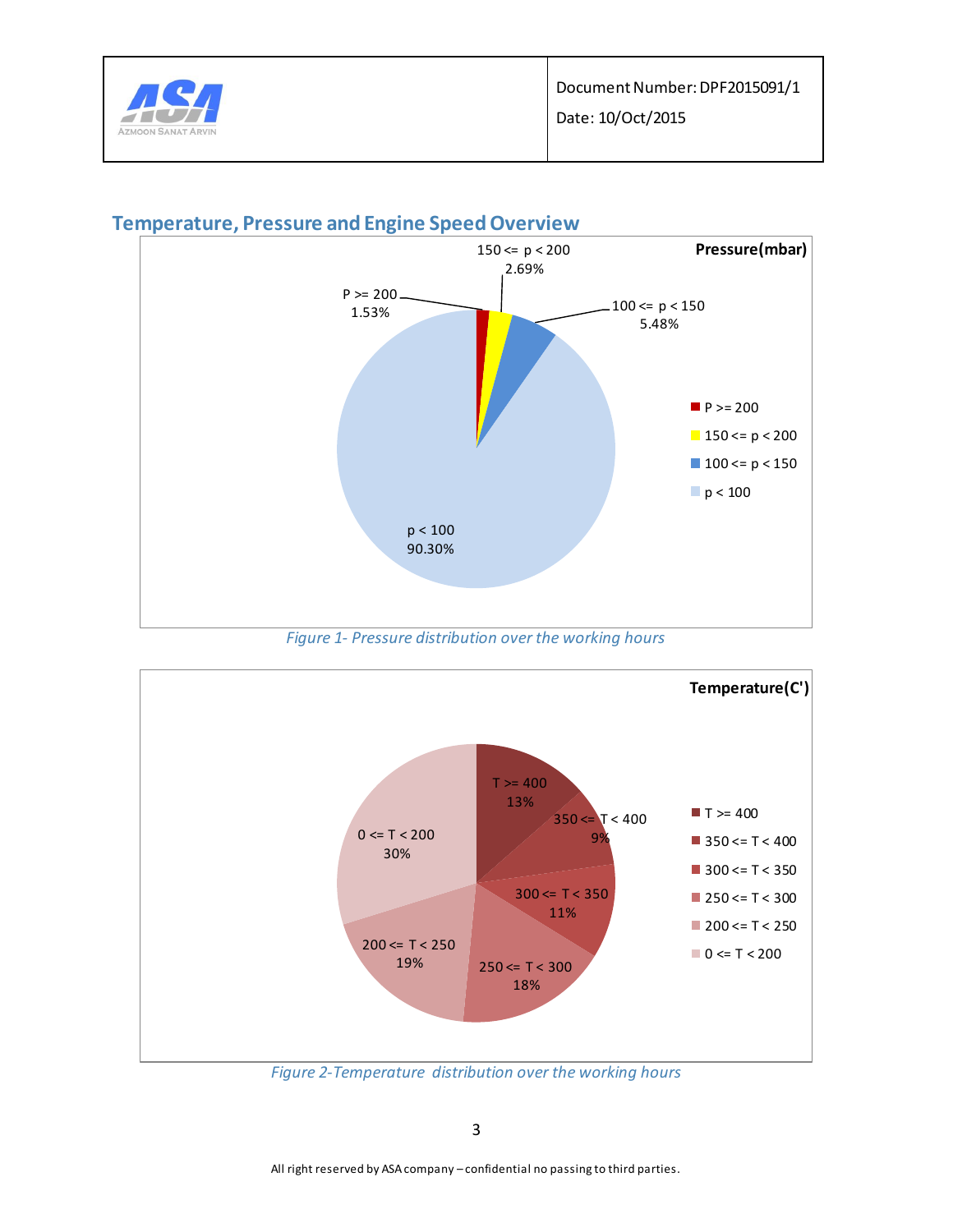

Date: 10/Oct/2015



#### *Figure 3- Engine speed distribution over the working hours*

#### *Table 4- Mean values*

| Mean temperature (C) | Mean pressure(mbar) | Mean engine speed(rpm) |  |
|----------------------|---------------------|------------------------|--|
| 269.28               | 37.7                | 848                    |  |

#### *Table 5- Mean values without idling*

| Mean temperature (C) | Mean pressure(mbar) | Mean engine speed(rpm) |
|----------------------|---------------------|------------------------|
| 322.54               | 64.37               | 1160                   |

#### *Table 6- Max-min values*

| Max-min temperature(C) |       | Max-min pressure(mbar)   Max-min engine speed(rpm) |
|------------------------|-------|----------------------------------------------------|
| 582-50                 | 318-0 | 2336-272                                           |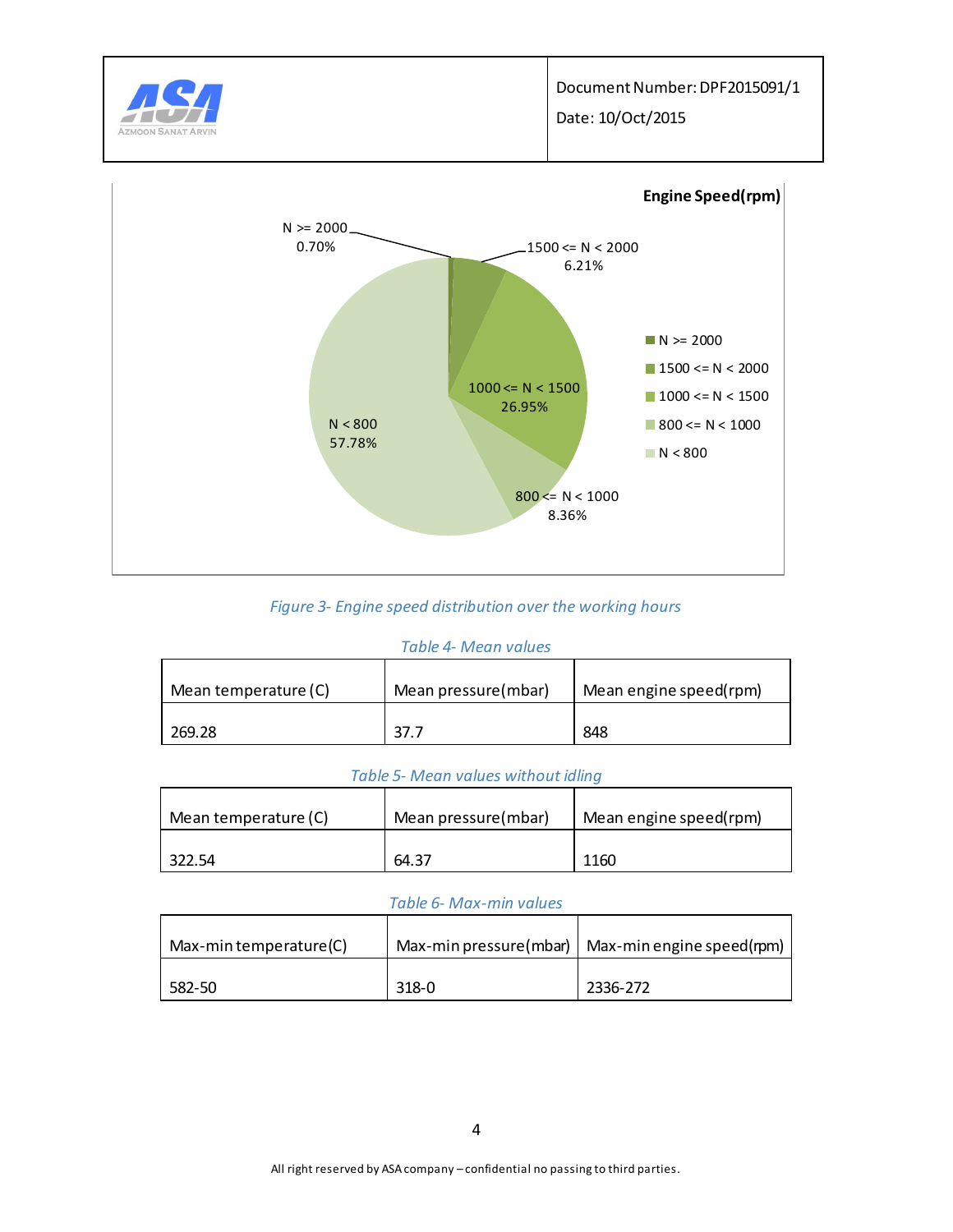

Date: 10/Oct/2015

## **Detailed Pressure Analysis**



*Figure 4- Pressure distribution over the period*





Notice: backpressure distribution was shown into two diagrams. As obvious in figure 5, stopworking periods were eliminated and pressure was displayed along working hours.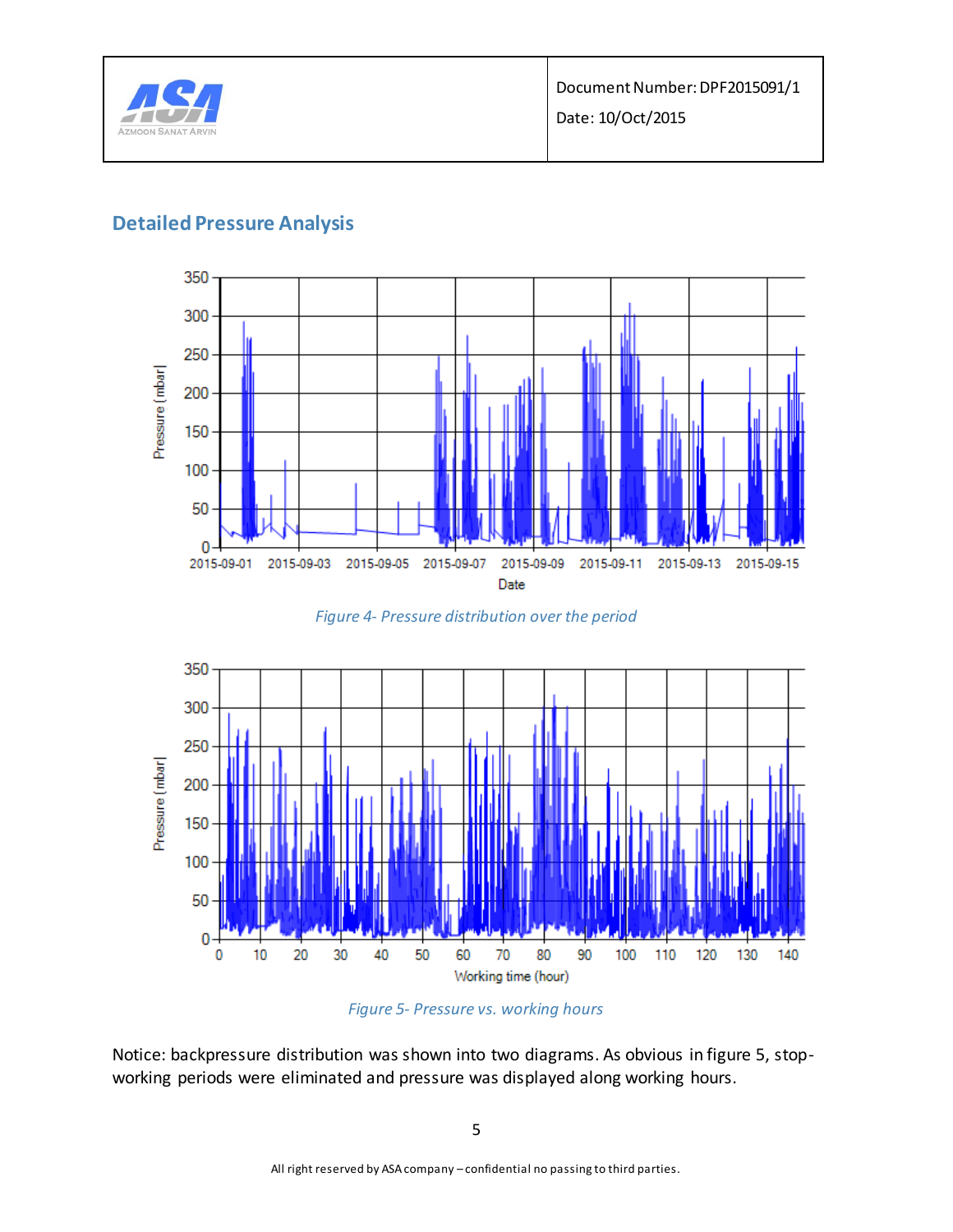

# **Detailed Temperature Analysis**



*Figure 6- Temperature distribution over the period*



*Figure 7- Temperature distribution over the period*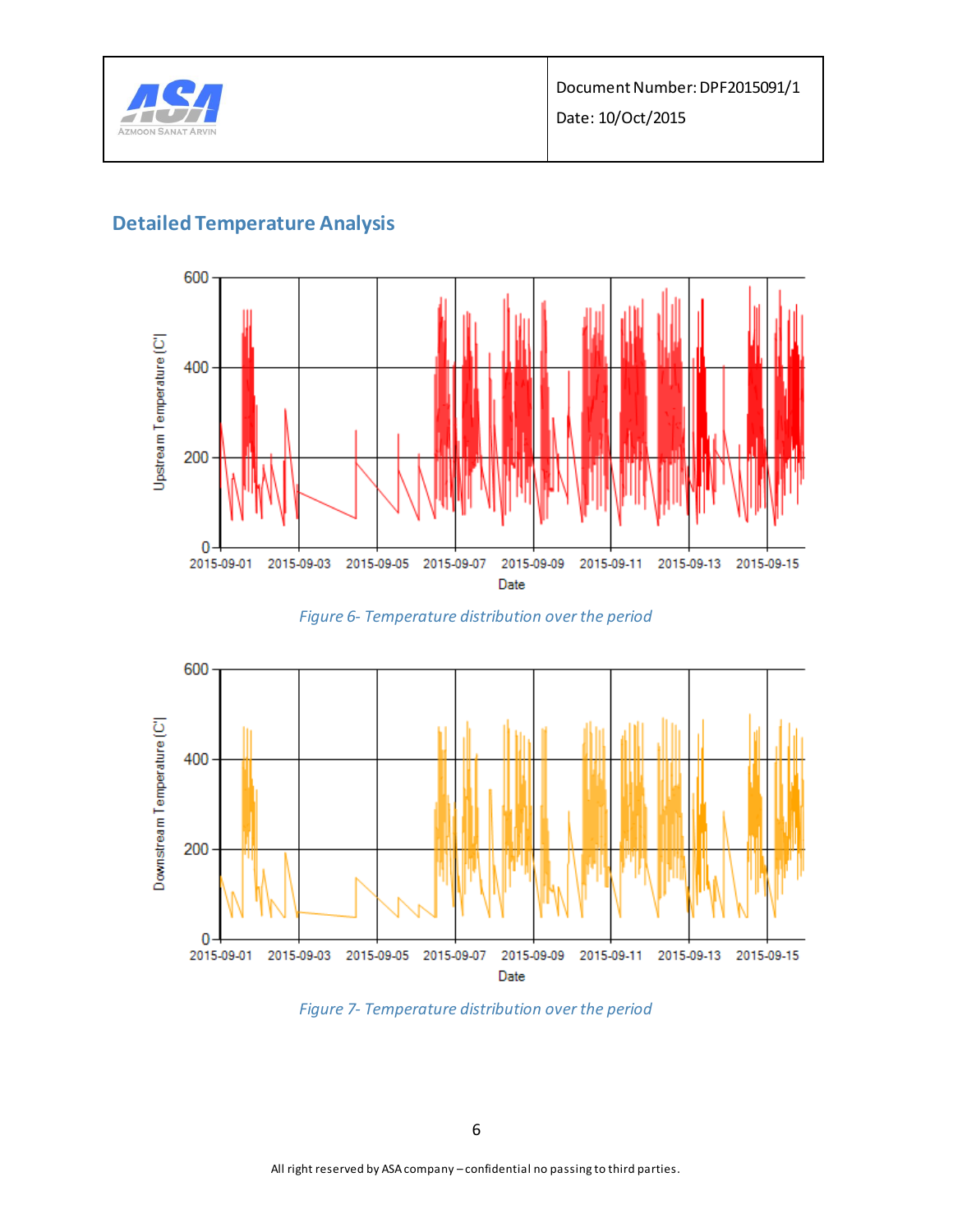

Document Number: DPF2015091/1

Date: 10/Oct/2015



*Figure 8- Temperature vs. working hours*



*Figure 9- Temperature vs. working hours*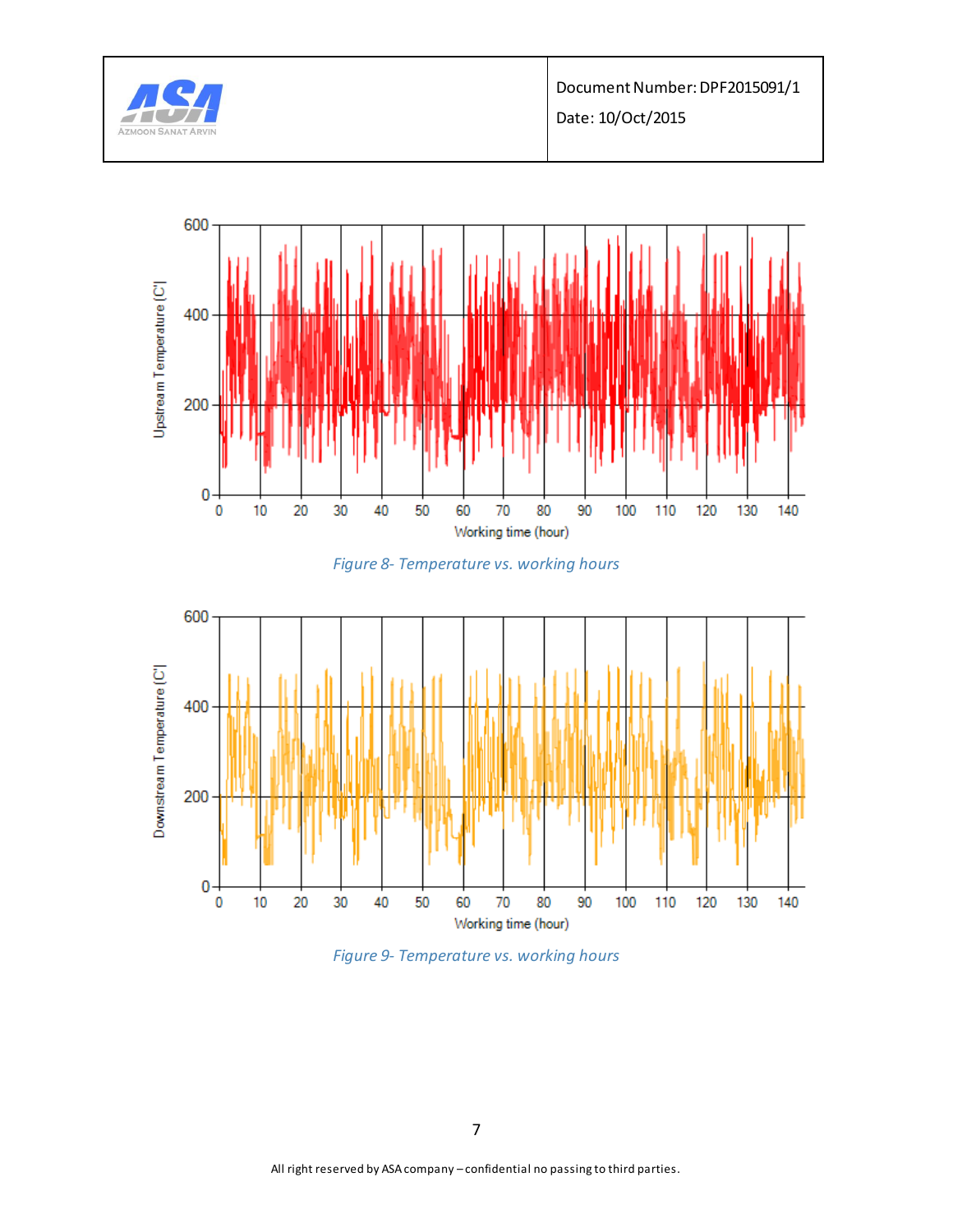

# **Engine Speed Diagrams**



*Figure 10- Engine speed distribution over the period*



*Figure 11- Engine speed diagram for calculating CPK's working days*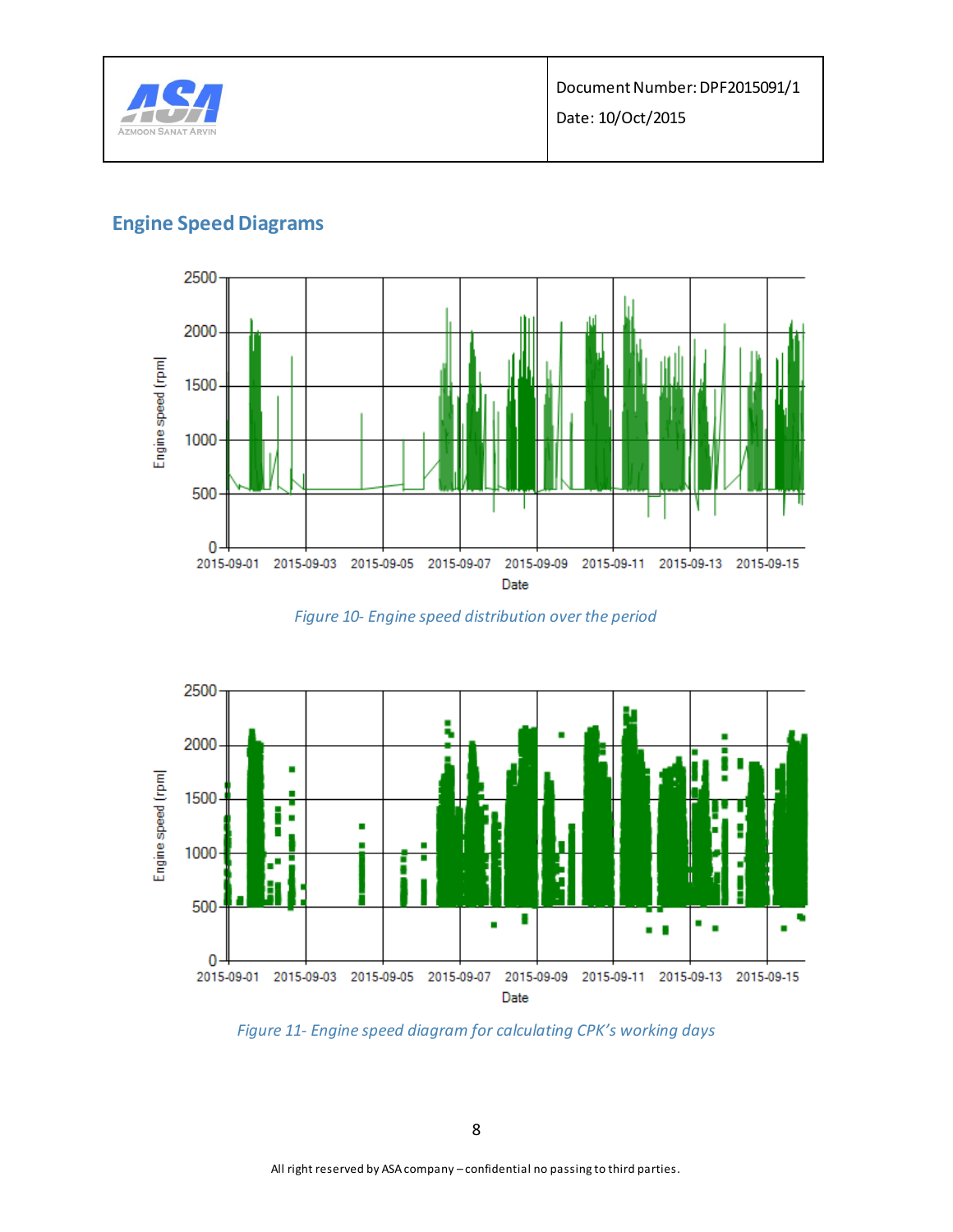

*Figure 12- Time diagram for calculating CPK's working days*

Notice: Data logger sampling time can be calculated from Figure 12. The lines parallel with Date axis show days without data logger data. As depicted in Figure 12, data logger didn't sample from Aug  $2^{nd}$  until 5<sup>th</sup> because of stop days.



## **Pressure-Engine Speed diagrams**

*Figure 13- Pressure against engine speed*

Notice: Red alarm (pressure>200 mbar) and yellow alarm (200>pressure>150) ranges were indicated in figure 13.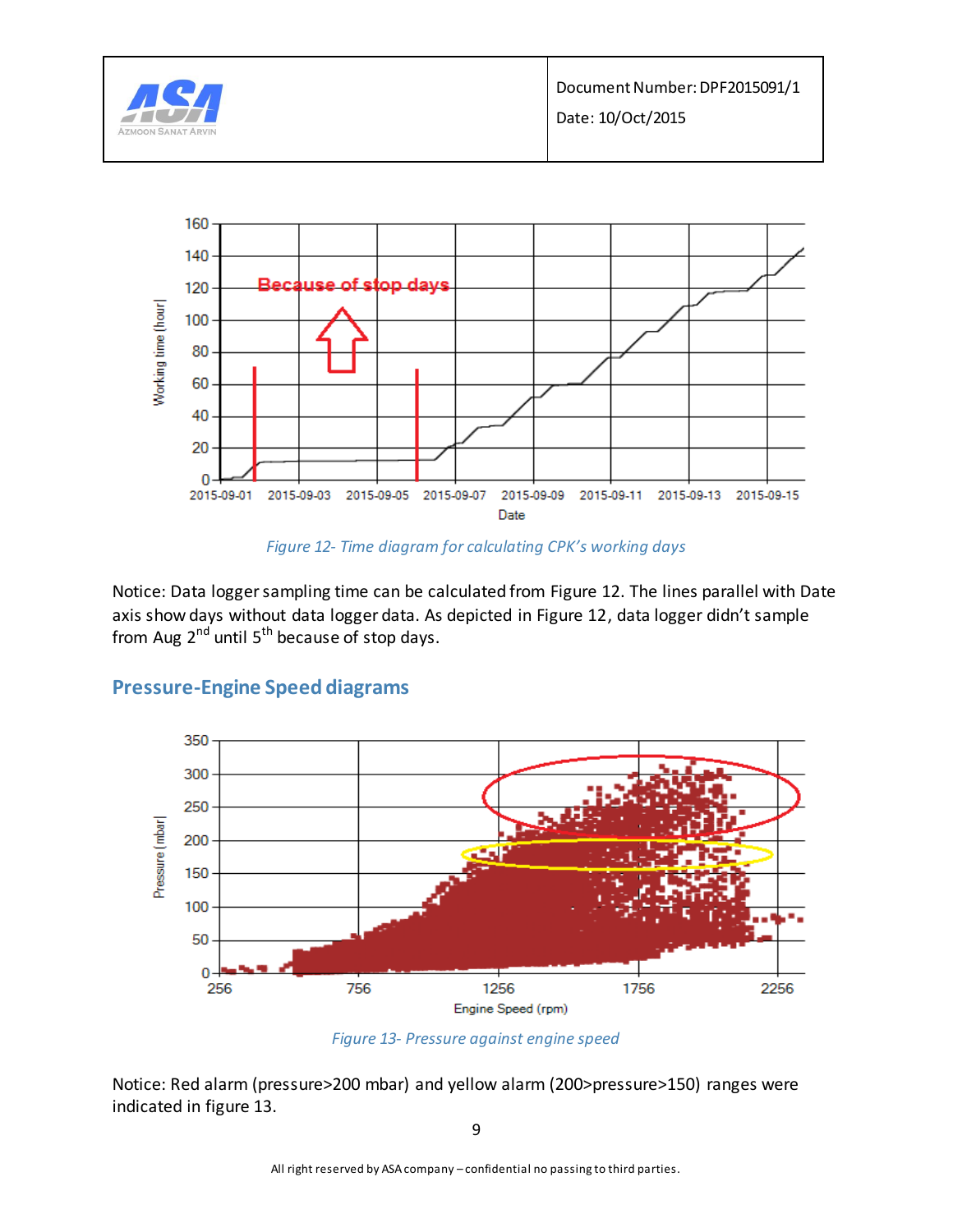

Document Number: DPF2015091/1

Date: 10/Oct/2015



*Figure 14- P, N distribution vs. working hours*

## **Temperature-Engine Speed diagrams**



*Figure 15- Temperature against engine speed*